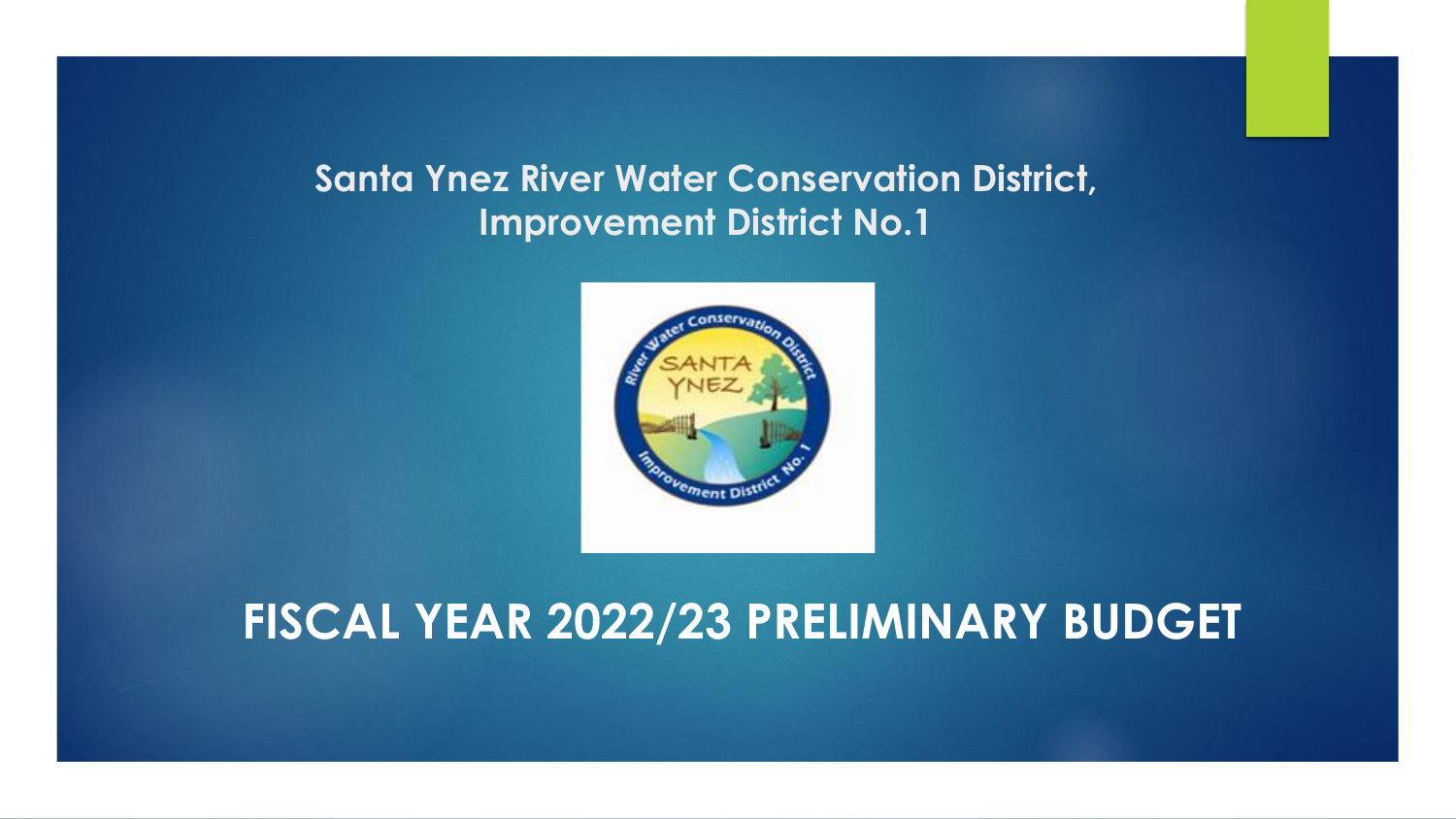# **OVERVIEW**

The District's annual operating budget serves as the financial plan for the upcoming year and provides the framework for:

1. Executing policy directives

- 2. Implementing operational plans
- 3. Completing essential infrastructure projects through the Capital Improvement Project Program

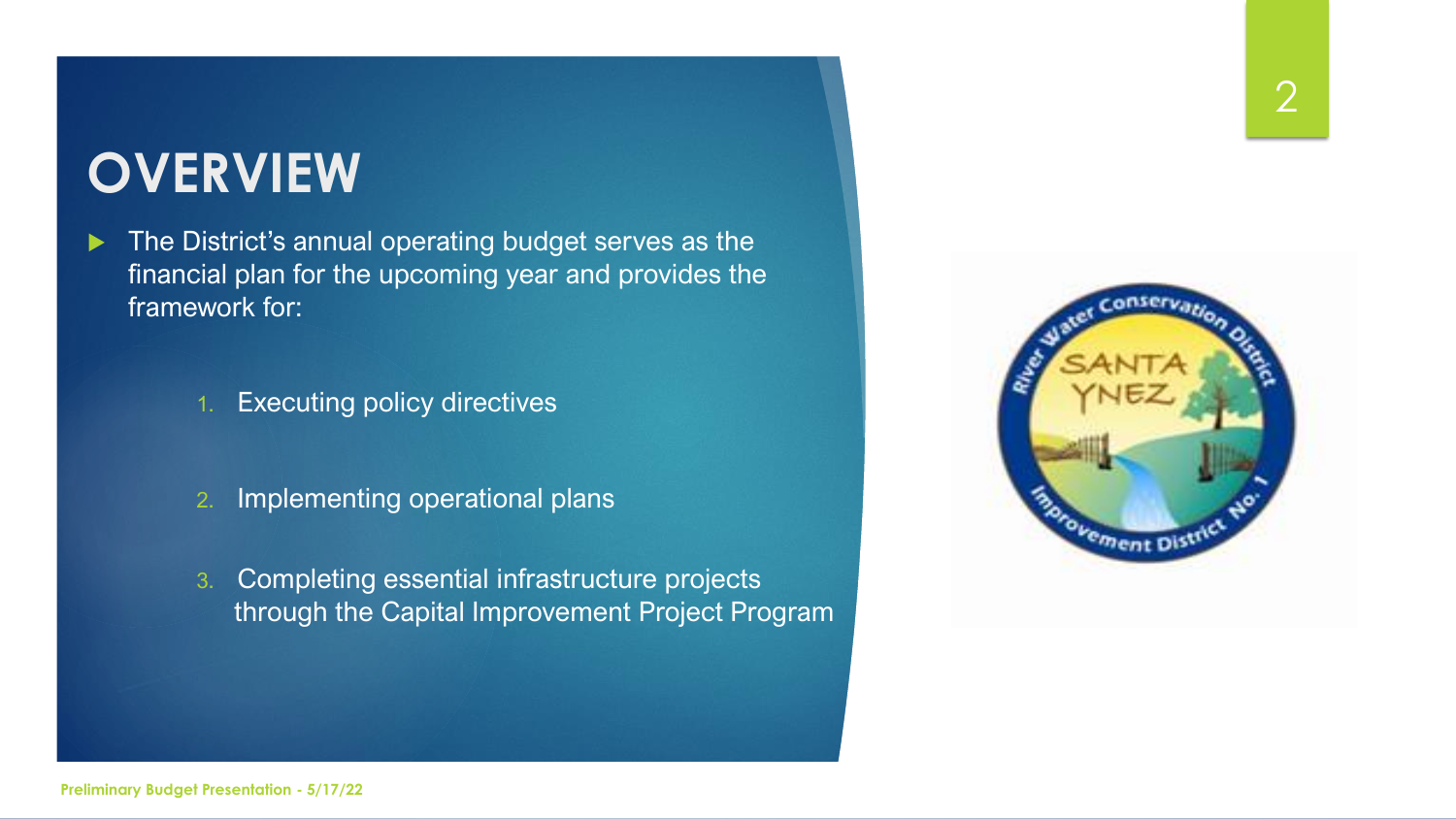

#### **BUDGET TIMELINE**

**January – February** Staff met and identified ongoing projects and operational needs for the Preliminary Budget.

**March – May** Staff developed Preliminary Budget document.

**May 17, 2022**

Public meeting held for presentation of FY 2022/23 Preliminary Budget. Opportunity for public comment. Board reviews and provides feedback prior to the Final Budget presentation in June.

**June 21, 2022**

Public meeting held for FY 2022/23 Final Budget presentation. Opportunity for public comment. Board reviews and adopts FY 2022/23 Final Budget.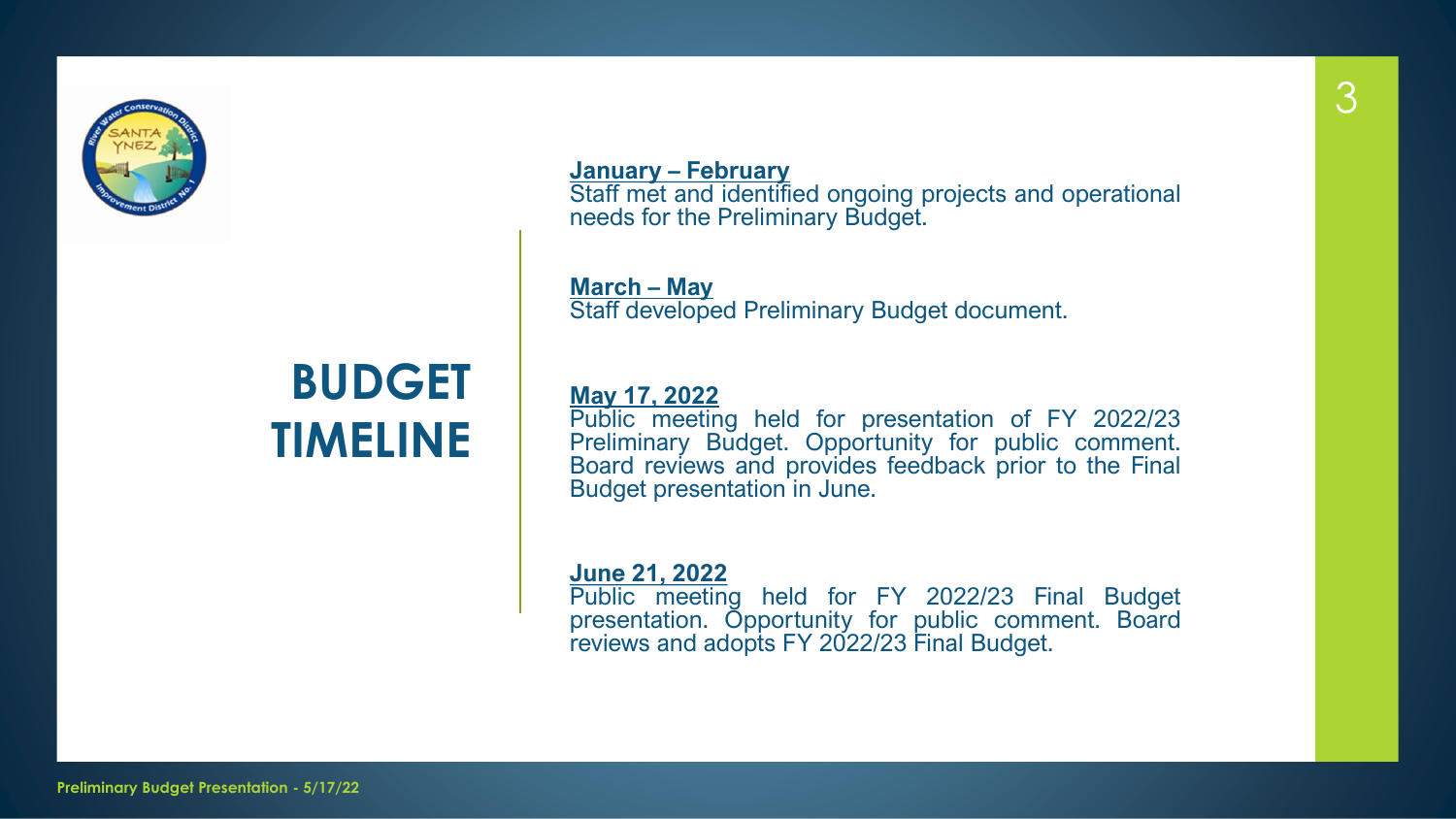# **PRELIMINARY BUDGET COMPONENTS**



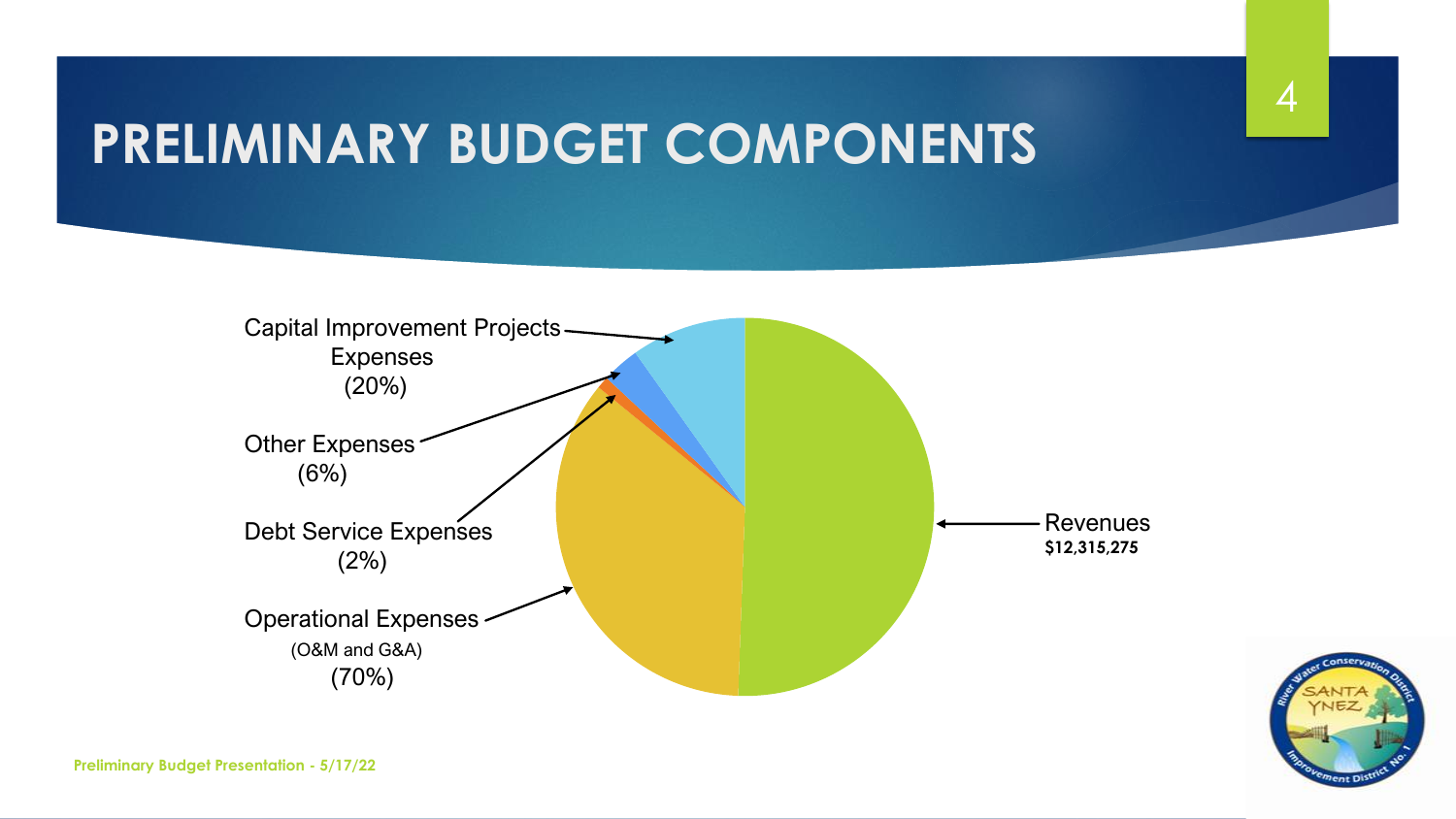#### RESERVES

|                                          | June 30, 2021<br>(Audited) | March 31, 2022 <sup>1</sup> |  |  |  |
|------------------------------------------|----------------------------|-----------------------------|--|--|--|
| <b>BOARD RESERVED</b>                    |                            |                             |  |  |  |
| Debt Repayment Obligation                | \$619,153                  | \$1,960,5292                |  |  |  |
| Repair & Replacement                     | \$2,817,609                | \$4,353,712                 |  |  |  |
| Plant Expansion                          | \$4,100,041                | \$5,636,144                 |  |  |  |
|                                          | \$7,536,803                | \$11,950,385                |  |  |  |
| <b>RESTRICTED RESERVES</b>               |                            |                             |  |  |  |
| State Water Project Reserve <sup>3</sup> | 3,000,000                  | \$3,000,000                 |  |  |  |
| Development Fee                          | \$109,212                  | \$109,212                   |  |  |  |
| <b>Grand Total</b>                       | \$6,963,101                | \$14,950,385                |  |  |  |

- 1. Amounts reflected in this column represent the reserve balance at 9-months of current FY 2021/22. The year-end reserve amount will change at June 30, 2022 to reflect a balance based on actual accounting for projects and debt service expenditures.
- 2. This amount represents a Debt Payment Obligation reserve balance at 9-months of current FY 2021/22. The year-end reserve amount in this category will change at June 30, 2022 to reflect payments for the 2004A Bond payable June 30, the SWP payment due on June 1, and the USBR Safety of Dams Repayment Contract payment.
- 3. One year set aside payment established to guarantee ID No.1's contractual debt obligation in the event of a default by the City of Solvang.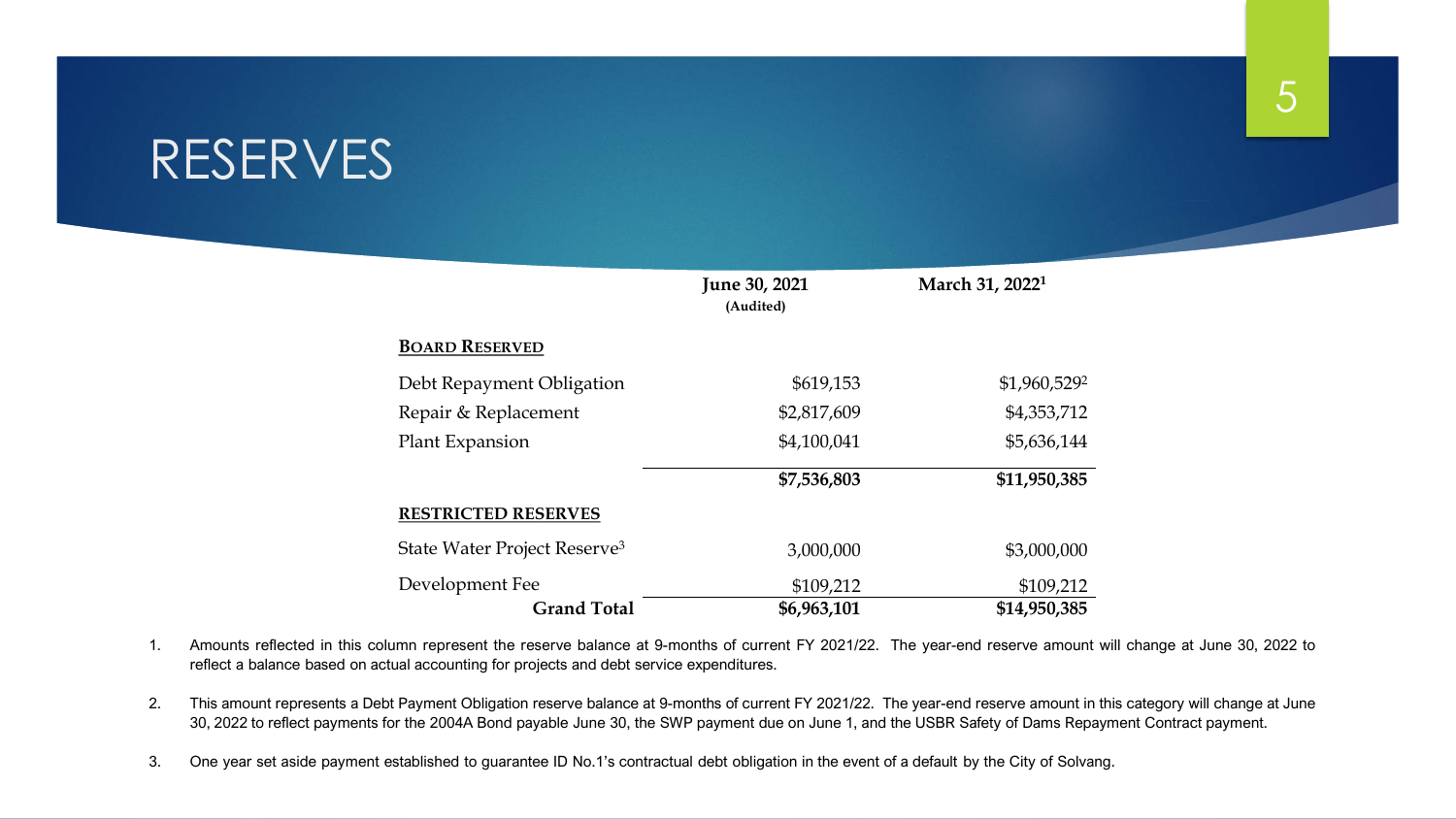# **OPERATING REVENUES SUMMARY**



- Water & Meter Charges \$8,901,713
- Water Service Fees \$103,000
- Special Assessment \$875,000
- Other Revenues \$195,000
- Solvang SWP \$2,240,562
- **Total Revenues - \$12,315,275**

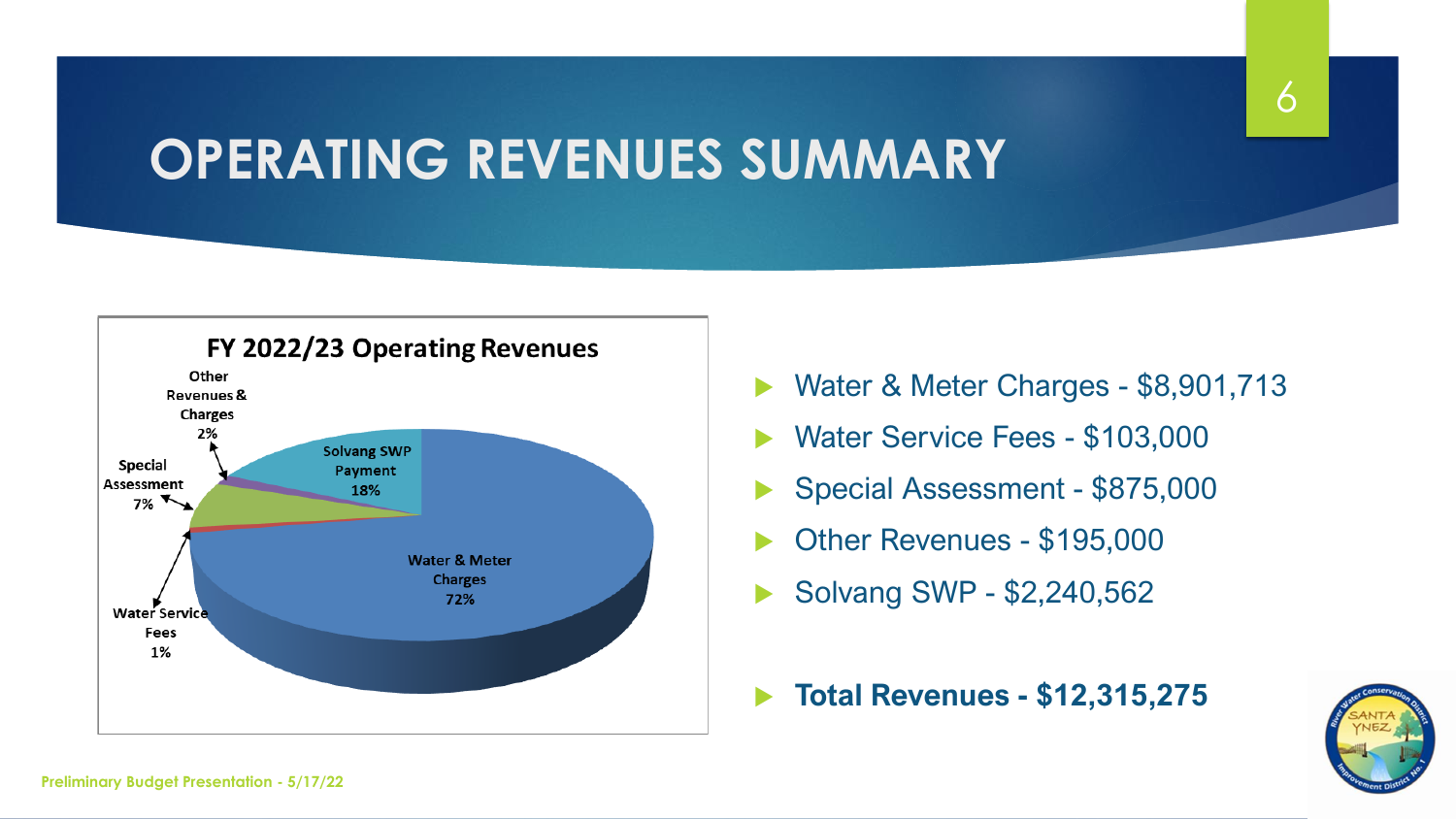## **REVENUE HIGHLIGHTS**

- Preliminary Budget total revenues for FY 2022/23 are 4.7% less than the FY 2021/22 adopted budget.
- Water rates assumed to remain unchanged for FY 22/23 budget cycle.
- Special Ad Valorem Tax Assessment assumed to remain unchanged from FY 2021/22 at \$875,000 (Maximum that could be collected by the District is \$2,300,918).
- Interest Income account reduced due to declining interest rates.
- City of Solvang SWP passthrough revenues are lower for FY 2022/23 by \$691,321.
- **Overall revenues projected to decrease \$579,536.**

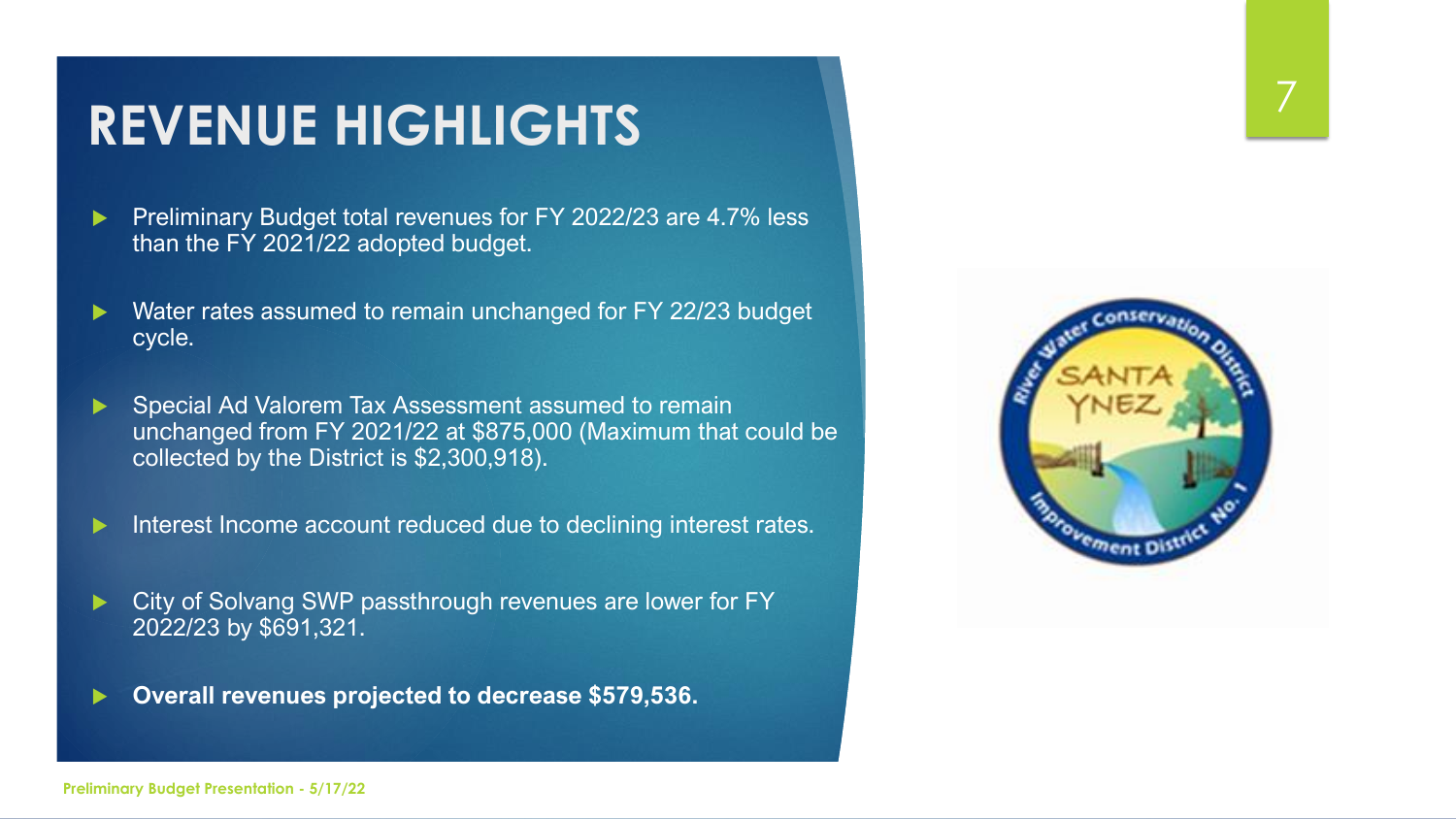# **EXPENDITURES SUMMARY**



- Operations & Maintenance \$5,897,359. Solvang SWP Passthrough expense represents 19% or \$2,240,562 of O&M Total.
- General & Administrative \$2,706,504
- Debt Service \$252,064
- Other Expenses & Special Studies \$783,500
- Capital Improvement Projects \$2,396,817
- **Total Expenditures - \$12,036,244**

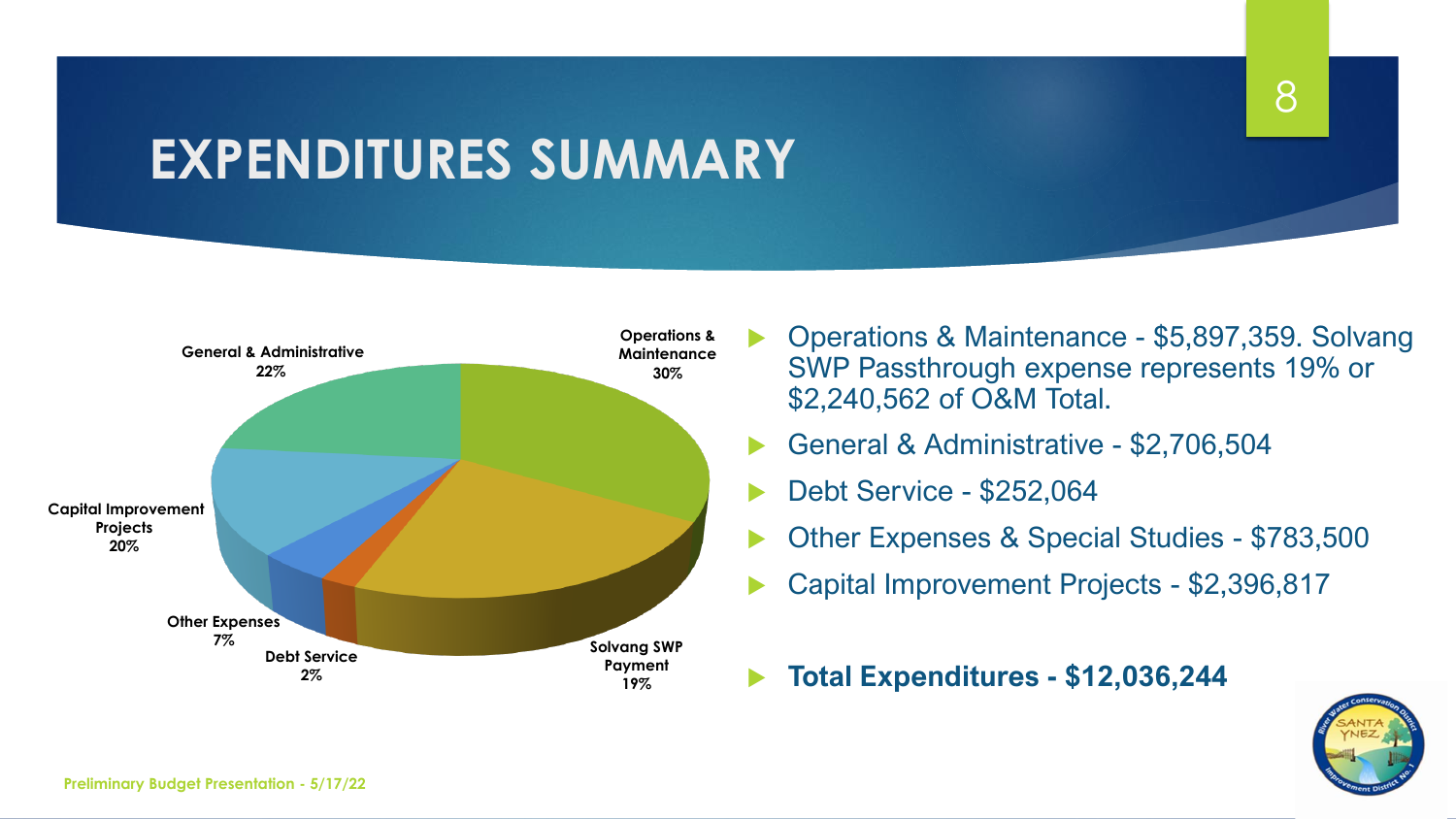### **EXPENDITURES HIGHLIGHTS**

 Projected expenditures for FY 2022/23 are 4.2% less than the FY 2021/22 adopted budget.

- Operations & Maintenance expenditures decreased \$1,220,640 from the FY 2021/22 budget due to decreased costs attributable to the State Water Project's reduction in the Transportation Minimum and Capital expenses and payoff of the Water System Revenue Bond, as well as a decrease of \$32,780 in USBR charges for the Cachuma Project supply.
- General & Administrative expenditures decreased from the FY 2021/22 budget by \$\$95,619 primarily due to removal of the annual OPEB expense from the Preliminary Budget and reductions in health care premiums and bond redemption costs which offset expense adjustments and inflationary vendor cost increases for goods and services.

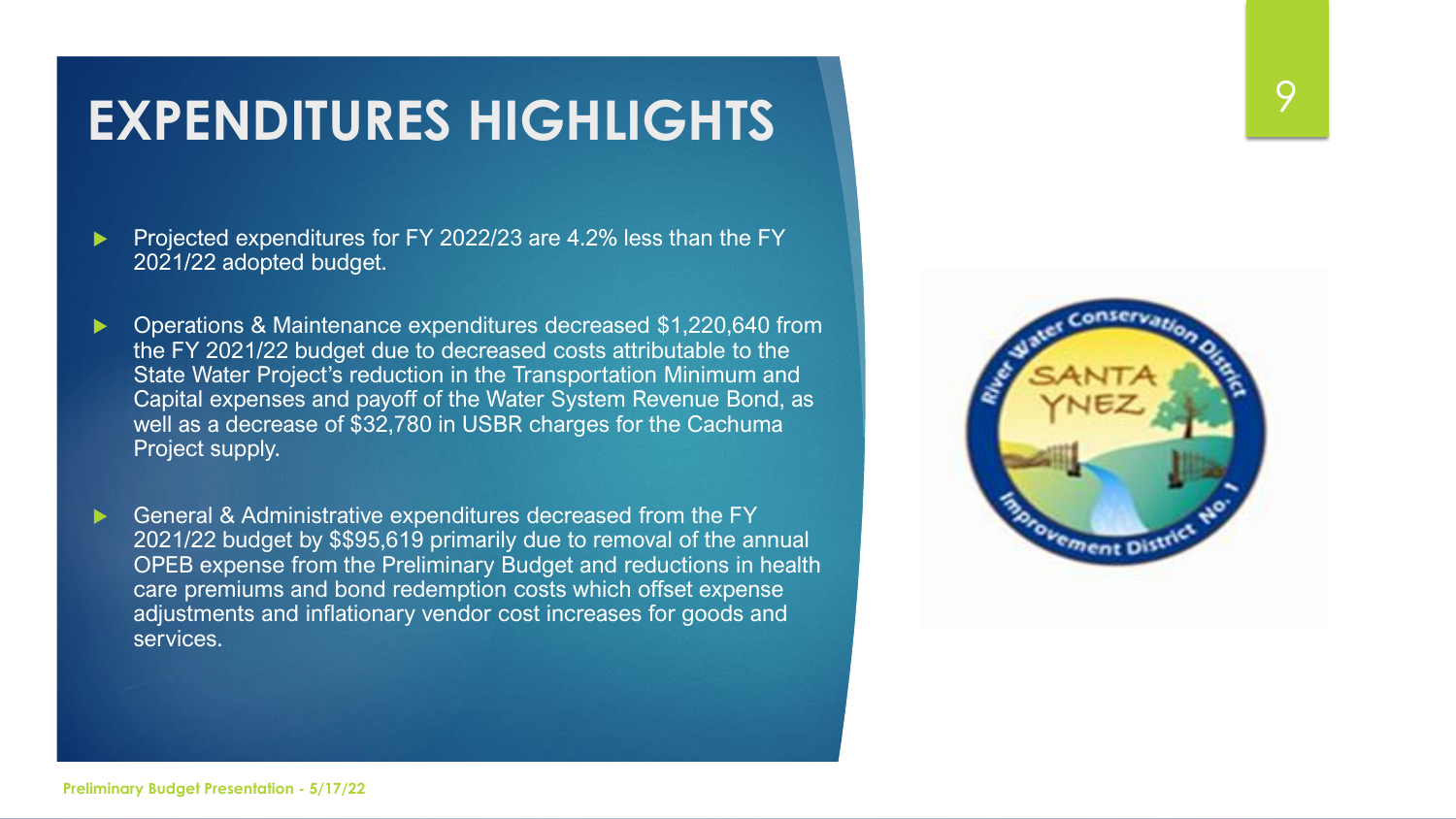#### **EXPENDITURES HIGHLIGHTS continued . . .**

- Debt Service increased \$188 for the Series 2004A Bond based on Bond repayment terms. The final payment of the Bond will be recorded FY 2022/23 in the amount of \$225,088 .
- Other Expenses & Special Studies increased \$240,000 from the FY 2021/22 Budget due primarily to Special Legal costs associated with the pending litigation matter involving CCWA against the Santa Barbara County Flood Control and Water Conservation District, and expenses related to ongoing work on SGMA.
- Capital Improvement Projects increased by \$559,378 from the FY 2021/22 budget. Various projects were rolled forward from FY 2021/22 due to COVID-19 restrictions, as well as expenses related to the final phase of the Meter Replacement Program, and new CIP Projects for the year.
- **Overall expenditures decreased by \$516,693 from the FY 2021/22 Budget.**



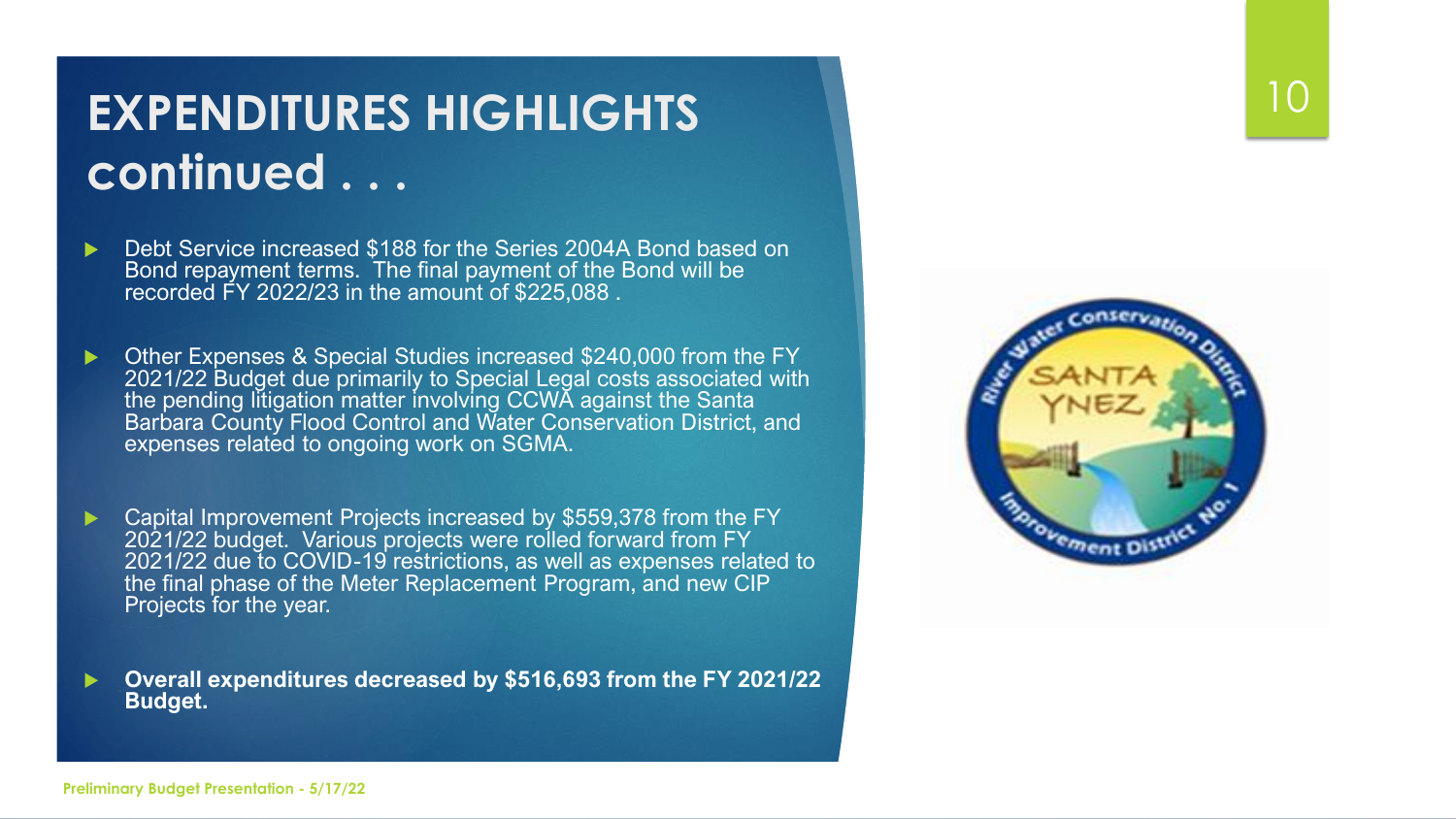#### **Comparison of Expenditures**



**Preliminary Budget Presentation - 5/17/22**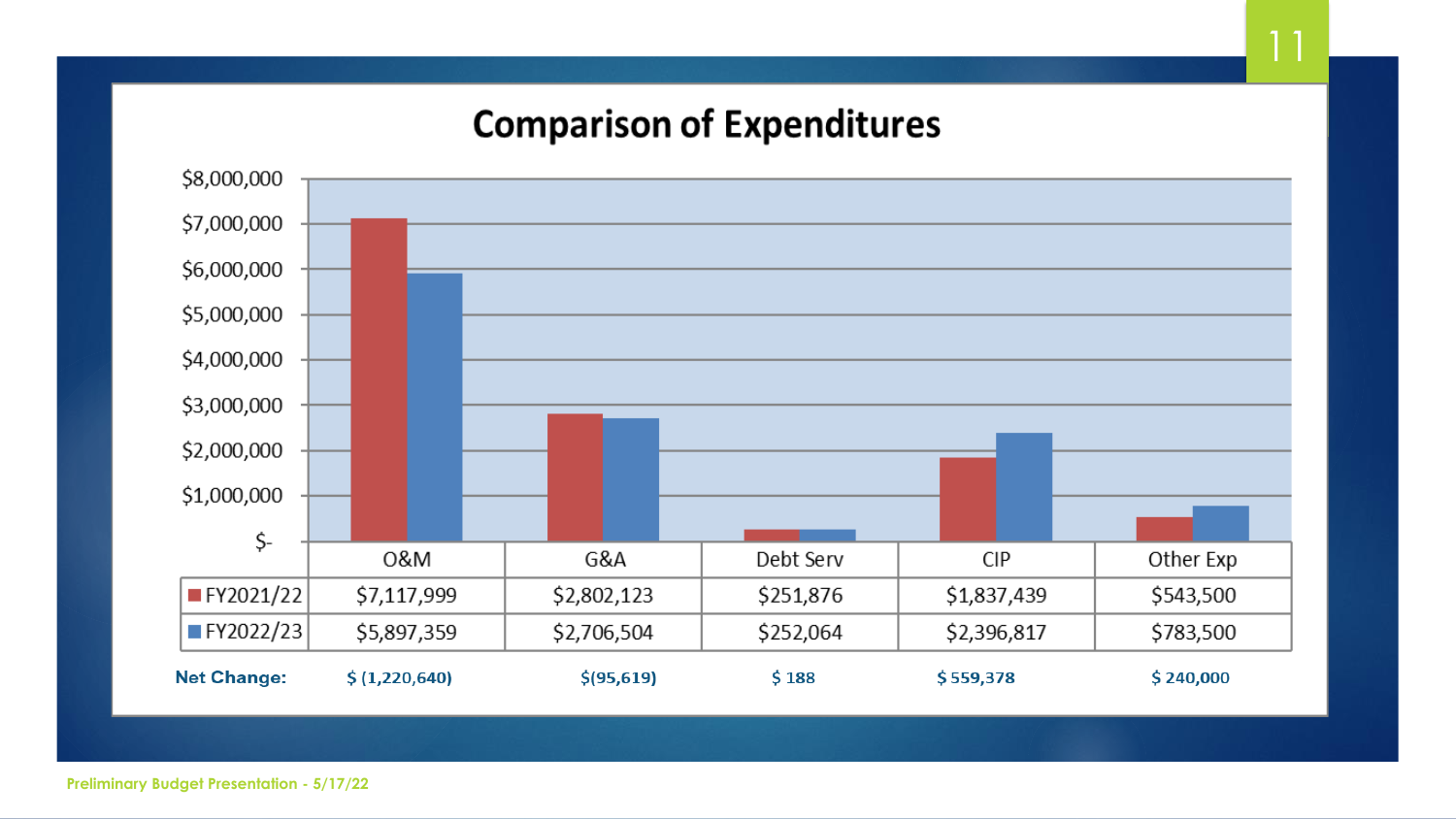# CAPITAL IMPROVEMENT PROJECTS

| <b>ACCOUNT</b> | <b>PROJECT</b>                                     |                | <b>BUDGET</b> |  |  |
|----------------|----------------------------------------------------|----------------|---------------|--|--|
| 900332         | <b>Water Treatment Plant/Building</b>              | $\mathfrak{P}$ | 125,000       |  |  |
| 900333         | <b>Cr6 Blending Station/Facilities</b>             | \$             | 285,000       |  |  |
| 900372         | <b>Office Computers, Furniture &amp; Equipment</b> | \$             | 65,750        |  |  |
| 900318         | <b>Meter Replacement/Utility Billing</b>           | \$             | 710,000       |  |  |
| 900371         | <b>Office Building/Shop Improvements</b>           | $\mathfrak{P}$ | 61,250        |  |  |
| 900376         | <b>Communication/Telemetry Equip. (SCADA)</b>      | $\mathfrak{P}$ | 20,000        |  |  |
| 900181         | <b>ESRI CAD-GIS</b>                                | $\mathfrak{P}$ | 1,000         |  |  |
| 900378         | Major Tools, Shop & Garage                         | \$             | 10,000        |  |  |
| 900350         | <b>Upland Wells</b>                                | \$             | 332,781       |  |  |
| 900106         | <b>Rehab/Replace/New Transmission Lines</b>        | \$             | 60,000        |  |  |
| 900170         | <b>6 CFS Well Field</b>                            | \$             | 96,522        |  |  |
| 900335         | <b>SWP Pump Station/Pipeline</b>                   | \$             | 5,000         |  |  |
| 900373         | <b>Fleet Vehicle Replacement</b>                   | \$             | 47,000        |  |  |
| 900171         | <b>4 CFS Well Field</b>                            | $\mathfrak{S}$ | 102,313       |  |  |
| 900195         | <b>Refugio 2 Booster Pump Station</b>              | \$             | 50,313        |  |  |
| 900196         | <b>Alamo Pintado Booster Pump Station</b>          | $\mathfrak{S}$ | 174,573       |  |  |
| 900197         | <b>Refugio 3 Booster Pump Station</b>              | \$             | 63,793        |  |  |
| 900198         | <b>Meadowlark Booster Pump Station</b>             | $\mathfrak{P}$ | 76,522        |  |  |
| 900102         | Zones 1, 2. 3 Reservoirs                           | $\mathfrak{L}$ | 110,000       |  |  |
|                |                                                    | \$2,396,817    |               |  |  |

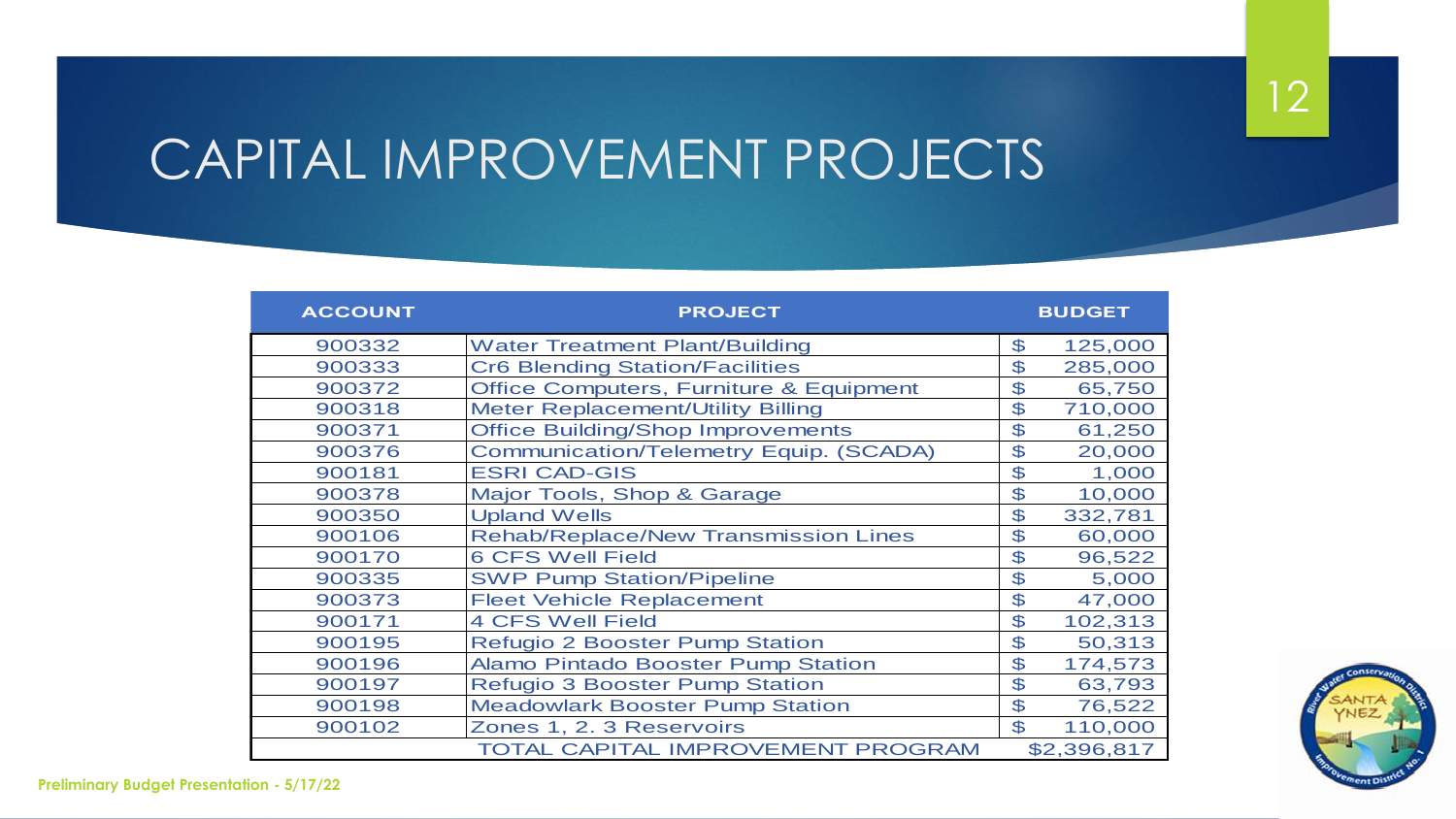# Fiscal Year Budget Comparison

|                                                    |  |  |               |               | <b>Final</b><br>Preliminary |            |            |                 |             |
|----------------------------------------------------|--|--|---------------|---------------|-----------------------------|------------|------------|-----------------|-------------|
|                                                    |  |  |               |               | 2021/22                     | 2022/23    |            | <b>Increase</b> |             |
| <b>Budget Item</b>                                 |  |  | <b>Budget</b> | <b>Budget</b> |                             | (Decrease) |            |                 |             |
| <b>REVENUES</b>                                    |  |  |               |               |                             |            |            |                 |             |
| Sales & Service                                    |  |  |               | \$.           | 8,808,928                   | \$         | 8,901,713  | \$              | 92,785      |
| Assessments, Fees & Other Revenue                  |  |  | \$4,085,883   | \$            | 3,413,562                   | \$         | (672, 321) |                 |             |
| <b>Total Revenues</b>                              |  |  |               |               | \$12,894,811                | \$         | 12,315,275 | \$              | (579, 536)  |
|                                                    |  |  |               |               |                             |            |            |                 |             |
| <b>EXPENDITURES</b>                                |  |  |               |               |                             |            |            |                 |             |
| Source of Supply                                   |  |  |               | \$.           | 5,043,188                   | \$         | 3,672,609  | \$              | (1,370,579) |
| Infrastructure                                     |  |  |               | \$            | 128,000                     | \$         | 115,000    | \$              | (13,000)    |
| Pumping                                            |  |  |               | \$            | 706,587                     | \$         | 721,500    | \$              | 14,913      |
| <b>Water Treatment</b>                             |  |  |               | \$            | 63,000                      | \$         | 111,732    | \$              | 48,732      |
| <b>Transmission &amp; Distribution</b>             |  |  |               | \$.           | 1,177,223                   | \$         | 1,276,518  | \$              | 99,295      |
| General & Administrative                           |  |  |               | \$            | 2,802,123                   | \$         | 2,706,504  | \$              | (95, 619)   |
| Debt Service                                       |  |  |               | \$            | 251,876                     | \$         | 252,064    | \$              | 188         |
| Other Expenses (Studies, Legal & Engineering, NARI |  |  |               | \$            | 543,500                     | \$         | 783,500    | \$              | 240,000     |
| <b>Construction In Progress</b>                    |  |  |               |               | \$1,837,439                 | \$         | 2,396,817  | \$              | 559,378     |
| <b>Total Expenditures</b>                          |  |  |               |               | \$12,552,936                | \$         | 12,036,244 | \$              | (516, 692)  |
|                                                    |  |  |               |               |                             |            |            |                 |             |
| <b>GRAND TOTAL REVENUES LESS EXPENSES</b>          |  |  |               | \$            | 341,875                     | \$         | 279,031    | \$              | (62, 844)   |
|                                                    |  |  |               |               |                             |            |            |                 |             |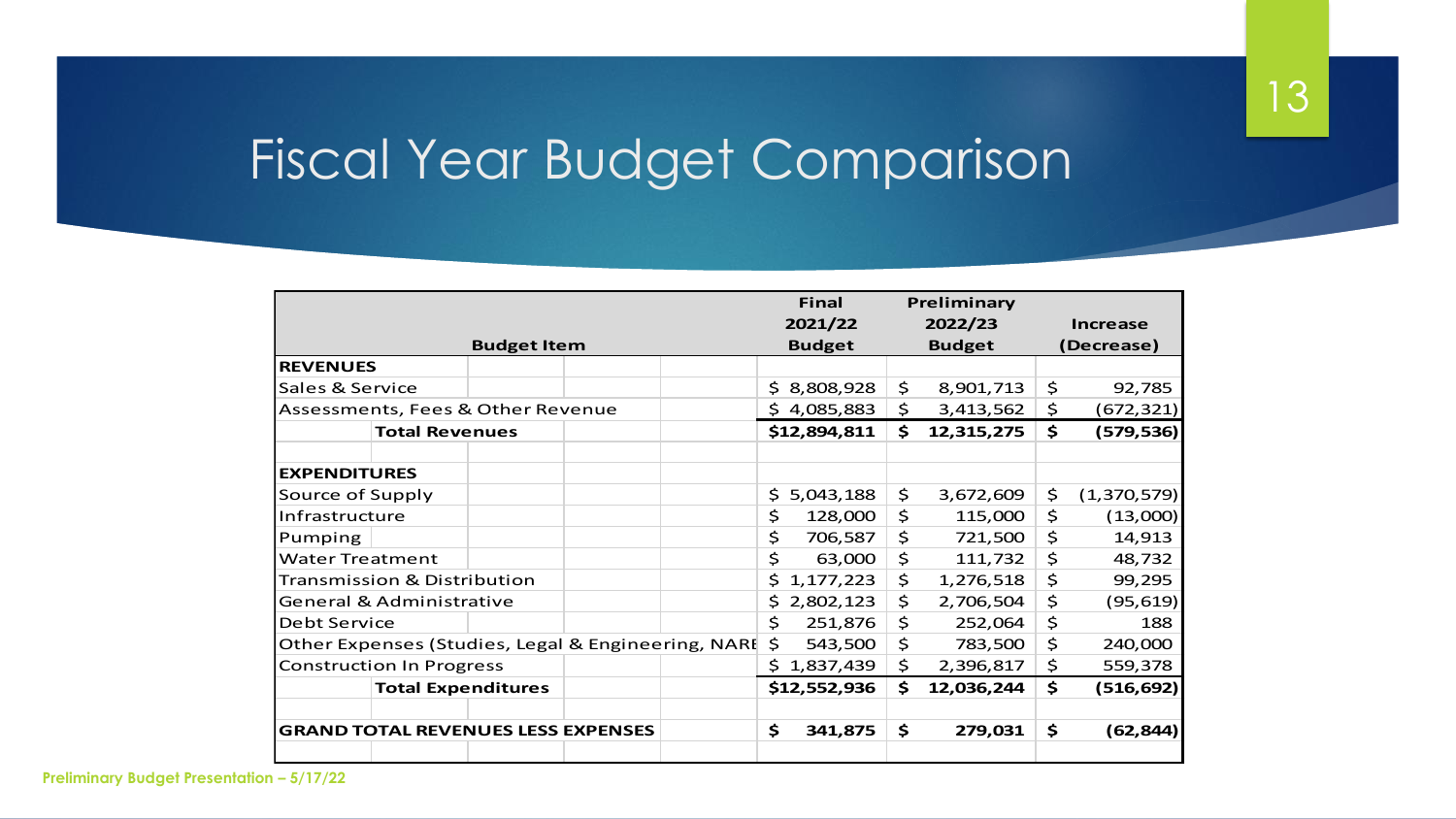### **BUDGET SUMMARY**

- Projected revenues will fully fund all expenditure categories of O&M, G&A, Debt Service, Other Expenses & Special Studies, and the Capital Improvement Projects Program.
- After all expenditures have been paid, a net revenue balance of \$279,031 will be added to District Reserves.